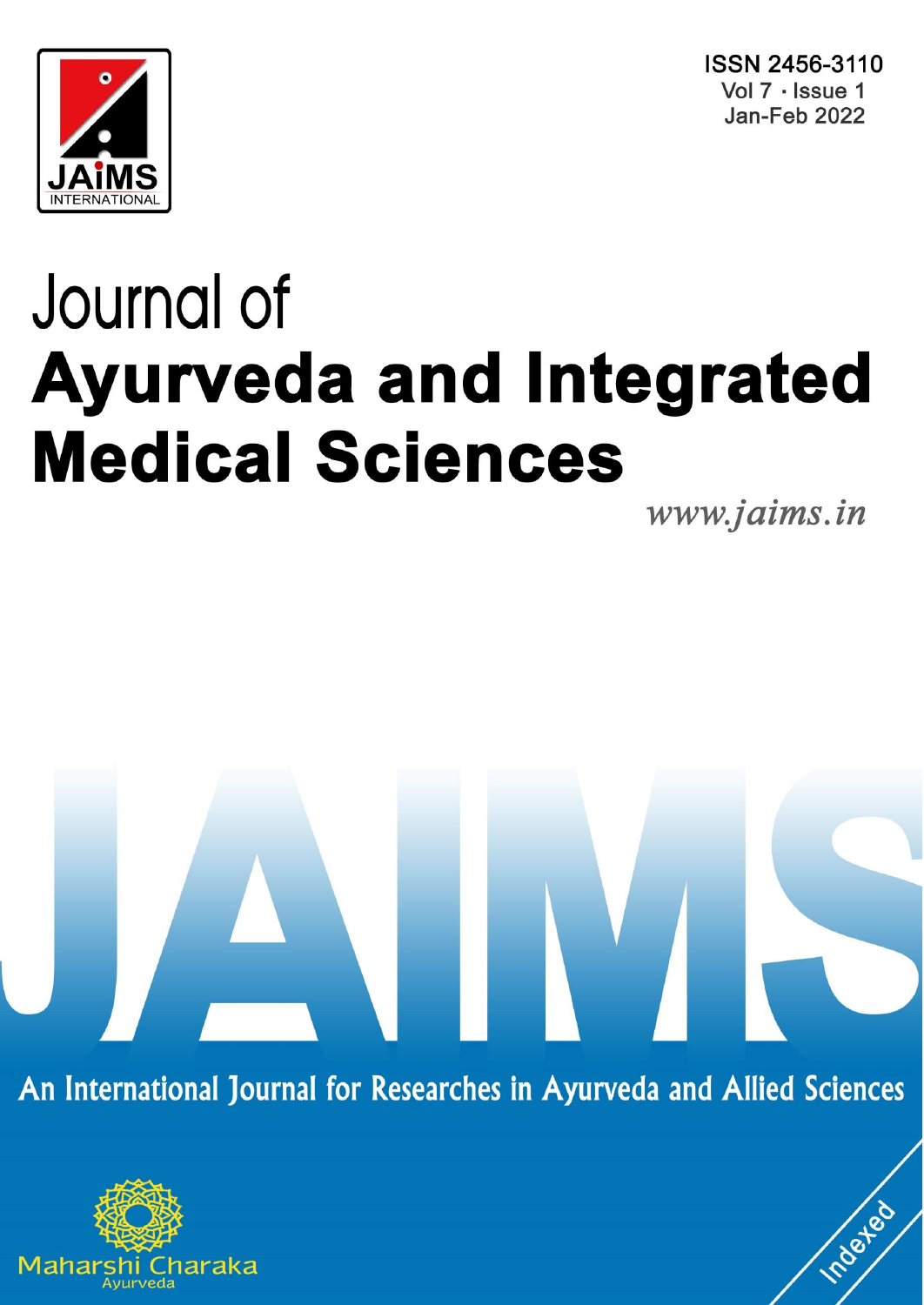

 **ORIGINAL ARTICLE** Jan-Feb 2022

# **A cross sectional study of the effect of certain Ayurvedic formulations on Post Covid Syndrome**

**Man Mohan Sharma<sup>1</sup> , Prof. Mahesh Dixit<sup>2</sup> , Pradeep Soni<sup>3</sup>**

*<sup>1</sup>Associate Professor, Dept. of PG studies in Rog Nidan and Vikriti Vigyan, MMM Govt. Ayurveda College, Udaipur, Rajasthan, India.*

*<sup>2</sup>Principal and HOD, Dept. of PG studies in Shalya Tantra, MMM Govt. Ayurveda College, Udaipur, Rajasthan, India.*

*<sup>3</sup>Assistant Professor, Dept. of PG studies in Dravyaguna, MMM Govt. Ayurveda College, Udaipur, Rajasthan, India.*

## A B S T R A C T

In the first wave of the covid-19, crores of the people in India were badly affected by the corona virus and contracted the disease. It is widely reported that even after the recovery from the disease and after becoming negative for the RT PCR test various types of signs and symptoms remained unresolved for a long period in many patients. Persistence of the sign and symptoms in the covid patient is regarded as post covid syndrome, which badly affected the routine life of the population. Viewing in the emerging of the patients of post covid syndrome and with the aim to relieve in the severity of the post covid syndrome, a unit of post covid care was established in the hospital premises of the MMM Government Ayurvedic College, Udaipur, (Rajasthan) named as *Sanjeevani Post Covid Care Unit,* where the patients of post covid syndrome were registered and treated with some Ayurvedic formulations (Sanjeevani Kit) according to the category of sign and symptoms of the patients. A team of the doctors and PG scholars of the collage were deployed in the unit.

**Key words:** *Covid-19, Post Covid Syndrome, Ayurvedic formulations, Sanjeevani Kit, Post Covid Care Unit.*

### **INTRODUCTION**

In the first wave of the covid-19, crores of the population of India were badly affected by the deadly virus, the virus had its different impacts on different types of the population, the effect of the virus were also in different ways in the different regions of the world as well as in the country also.

Apart from the casualties, many people suffered with

#### **Address for correspondence:**

**Dr. Man Mohan Sharma** Associate Professor, Dept. of PG studies in Rog Nidan and Vikriti Vigyan, MMM Govt. Ayurveda College, Udaipur, Rajasthan, India. **E-mail:** drmmsharma72@gmail.com

Submission Date: 17/01/2022 Accepted Date: 21/02/2022



mild to severe symptoms of the disease. With the time most of the people recovered from the disease, nevertheless many of them were remained with various sign and symptoms even after recovery from the disease, they became negative by the RT PCR test but had been feeling some sign and symptoms of post covid syndromes, they were suffering physically as well as psychologically due to the disease simultaneously.

In the Udaipur city of Rajasthan many people were continuously coming with the complaint of the post covid syndrome in the hospitals.

By viewing in the surge of the patients of post covid syndrome, the administration of mmm government ayurvedic College Udaipur had decided to set up a post covid care unit separately in the premises of the college hospital to treat such patients by the Ayurvedic medicines.

Apart from the ayurvedic treatment a proper counselling were also designed for the psychologically affected patients of the post covid syndrome.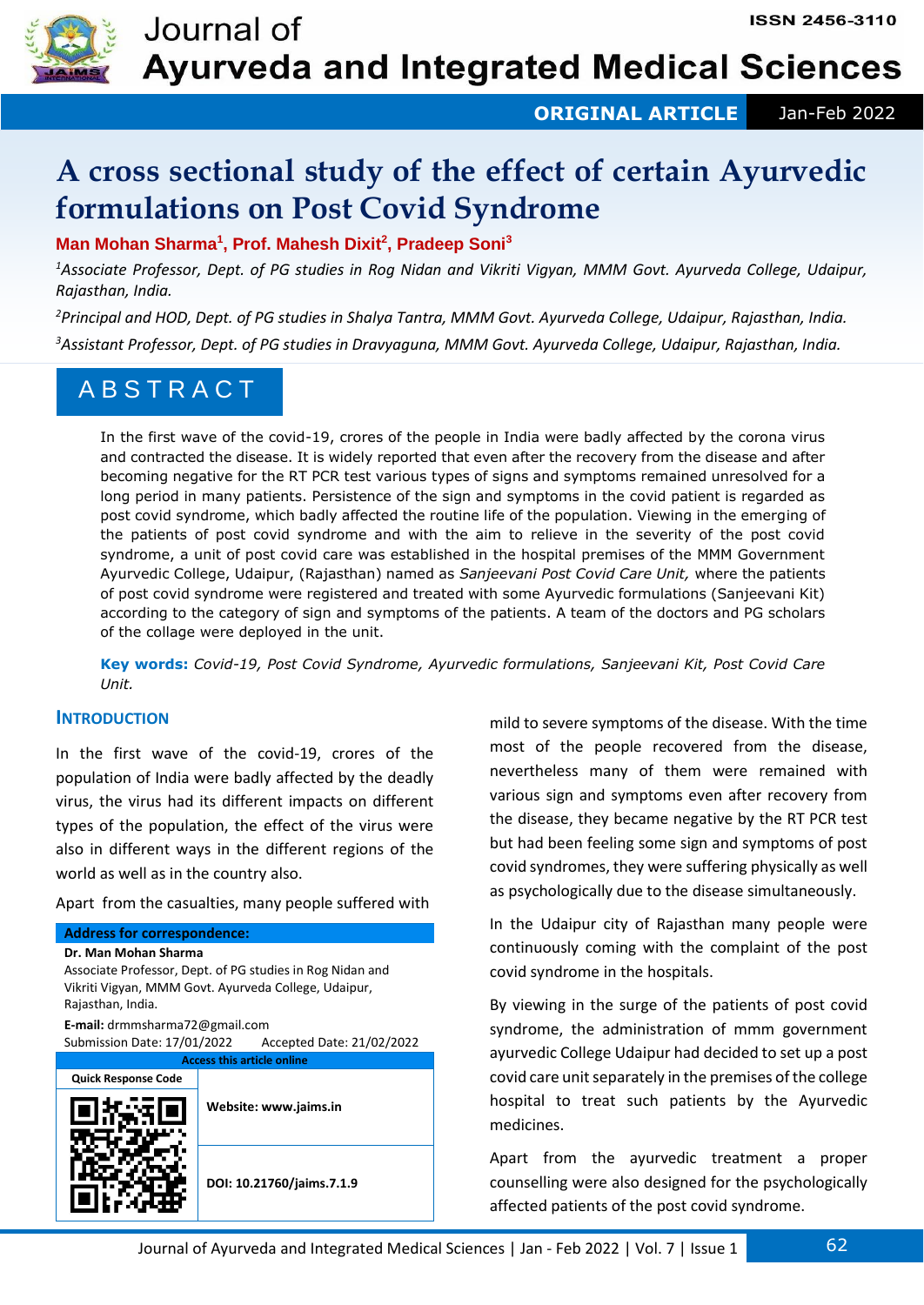#### **ISSN: 2456-3110 ORIGINAL ARTICLE** Jan-Feb 2022

For this some formulations of Ayurvedic medicines were prepared in the pharmacy of the college by the advice of the expert panel of the college.

The *Post Covid Care Unit* was inaugurated by the ADM city and the Principal of the college on 21st December 2020, a team of the doctors and PG scholars of the college were deployed in the unit.

For appropriately conducting of the unit a list of covid-19 patients was procured from the CMHO'S office of Udaipur district. The patients of covid-19 were contacted on their given contact number according to the list by the team of the unit to search out of the patients of post covid syndrome, approximately 3300 patients or their attendants were contacted till March 2021, among them 45 patients of post covid syndrome were registered in the unit and were treated with the ayurvedic medicines, apart from the medication they were well counseled by the expert doctors in the unit.

The medicines were given to the patient for 15 days according to their category and type of the post covid symptoms. The sign and symptoms were recorded as before treatment and after treatment simultaneously. Thereafter the results of the effect of the medicines were achieved accordingly. Broadly saying various encouraging results of the medication as well as of the counselling were found in this study.

#### **AIMS AND OBJECTIVES**

- 1. To rehabilitate the patients of post covid syndrome.
- 2. To alleviate the severity of the post covid syndrome.
- 3. To conduct the counselling of the patients who were psychologically affected from the post covid syndrome.
- 4. To observe the clinical effects of some ayurvedic formulations on various sign and symptoms of post covid syndrome.

#### **MATERIALS AND METHODS**

This cross-sectional study was carried out in the patients, who were suffering from the post covid syndrome. Most of the patients were from the Udaipur district of Rajasthan state. Patients who were affected from psychological symptoms along with other symptoms of post covid-19 were counseled properly and some yoga and diet plan were also prescribed to them along with the ayurvedic medications.

#### **Assessment Criteria[16-17]**

The registered patients for the study were assessed for the specific features and followed up according to the criteria on day 15.

Following features were recorded and assessed for post covid syndrome.

| Fatigue           | Cognitive Impairment         |
|-------------------|------------------------------|
| Dyspnea           | <b>Diabetes</b>              |
| Cough             | <b>Stress</b>                |
| <b>Chest Pain</b> | Headache                     |
| Myalgia           | <b>Hepatic Complication</b>  |
| Arthralgia        | <b>Olfactory Dysfunction</b> |
| Depression        | <b>Gustatory Dysfunction</b> |
| Anxiety           | Sleep Deregulation           |

The patients were also assessed for the date on which they declared (by any of the laboratory investigations) positive for the disease covid-19, and the day on which they were declared negative for the same. What type of symptoms they had experienced during the covid-19 disease, whether it was mild, moderate or severe. What type of the symptoms they had experienced mostly during the disease? Were they hospitalized or admitted to the ICU? And what type of the medication they were given to treat the disease ? All these parameters were recorded in their case sheet along with their covid-19 positive report ID number.

#### **Drug detail**

For this study following formulations of ayurvedic medicines were prepared

#### **1.** *Brahmimaansyadi Yoga* **(Powder)[1-5,10,11]**

- a. *Brahmi* (*Bacopa monnieri*) whole plant used
- b. *Madhuyashti* (*Glycyrrhiza glabra*) part stem used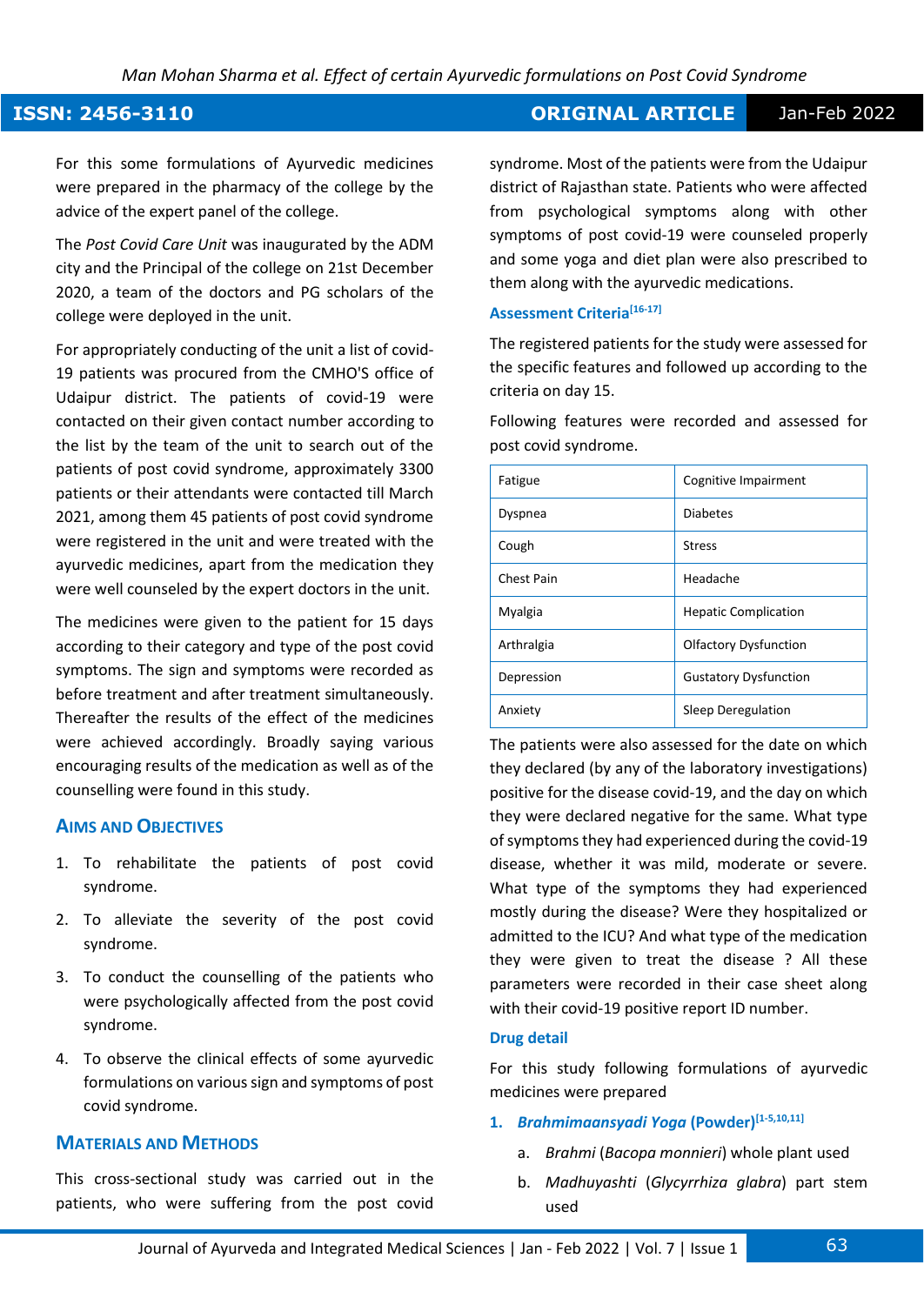#### *Man Mohan Sharma et al. Effect of certain Ayurvedic formulations on Post Covid Syndrome*

- c. *Jatamansi* (*Nardostachys jatamansi*) rhizome used
- d. *Vacha* (*Acorus calamus*) part root used
- **2.** *Ashwagandhadi Yoga* **(Powder)[1,12,18,19]**
	- a. *Ashwagandha* (*Withania somnifera*) part used root
	- b. *Sunthi* (*Zingiber officinale*) part used rhizome
	- c. *Pippali* (*Piper longum*) part used fruit
	- d. *Maricha* (*Piper nigrum*) part used fruit

## **3.** *Dhatryaadi Yoga* **(Powder)[1,13-14,18-19]**

- a. *Dhatri* (*Emblica officinalis*) fruit rind used
- b. *Amruta*(tinospora cordifolia) stem used
- c. *Nisha*(curcuma longa) rhizome used

#### **4.** *Ashtaang Kwath* **(decoction) [1-2,6-9,18-19]**

- a) *Haritaki* (*Terminalia chebula*) fruit rind used
- b) *Vibhitaki* (*Terminalia bellerica*) fruit rind used
- c) *Amalaki* (*Emblica officinalis*) fruit rind used
- d) *Madhuyashti* (*Glycyrrhiza glabra*) stem used
- e) *Karkatshringi* (*Pistacia integerrima*) gall used
- f) *Bharangi* (*Clerodendron serratus*) root used
- g) *Vasa* (*Adhatoda vasika*) leaf used
- h) *Kantakari* (*Solanum virginianum*) whole plant used

#### **5.** *Mansyadi Yoga* **(Powder)[1,3,12,18-19]**

- a) *Jatamansi* (*Nardostachys jatamansi*) rhizome used
- b) *Ashwagandha* (*Withania somnifera*) root used
- c) *Khurasani Ajwain* (*Hyoscyamus niger*) seed used

#### **6.** *Sunthibharangyadi Kwath* **(Decoction)[1,7]**

- a) *Sunthi* (*Zingiber officinalis*) root (rhizome) used
- b) *Bharangi* (*Clerodendrum serratum*) root and leaf used

## **ISSN: 2456-3110 ORIGINAL ARTICLE** Jan-Feb 2022

- **7.** *Vasakantakari Kwath* **(Decoction)[1,6,8-9]**
	- a) *Vasa* (*Adhatoda vasika*) leaf used
	- b) *Kantakari* (*Solanum virginianum*) whole plant used
- **8.** *Nasya Bindu Taila* **(Oil) - Nasal Drop[15,18-19]**

*Til Taila* (sesame oil) processed with: *Manjistha*, *Haldi*, *Lodhra*, *Motha, Nalika*, *Amalki*, *Bahera*, *Haritki*, *Ketki* flower, *Vatankur* and *Hwiber*.

- **9.** *Mukh Shodhak Yoga* **(Mouth Wash) [1-2,14]**
	- a) *Vibhitaki* (*Terminalia bellerica*) fruit rind used
	- b) *Madhuyashti* (*Glycyrrhiza glabra*) stem used
	- c) *Haridra* (*Curcuma longa*) root rhizome used
	- d) *Saindhav Lavan* (rock salt)

1 to 5 yoga (formulations) of above medicines were given to the patients according to their condition.

#### **Sample Size**

Approximately 3300 patients of covid-19 according to the list provided by the CMHO 'S office Udaipur were contacted by the team. Among them 45 patients of post covid syndrome were registered in the study. The patients were counselled and medicines were given to them according to their sign and symptoms and followed up on the 15th day of the trial.

#### **Inclusion Criteria**

- 1. Age patients of any age
- 2. Sex patients of either sex
- 3. Positive to negative declared patients for covid-19 (by any of the laboratorical investigations) and still having any sign and symptoms of covid-19 as post covid syndrome.

#### **Exclusion Criteria**

- 1. Pregnant women
- 2. Patients of deteriorating conditions of any illness.
- 3. Patients of HIV positive, cancer and other serious ailments.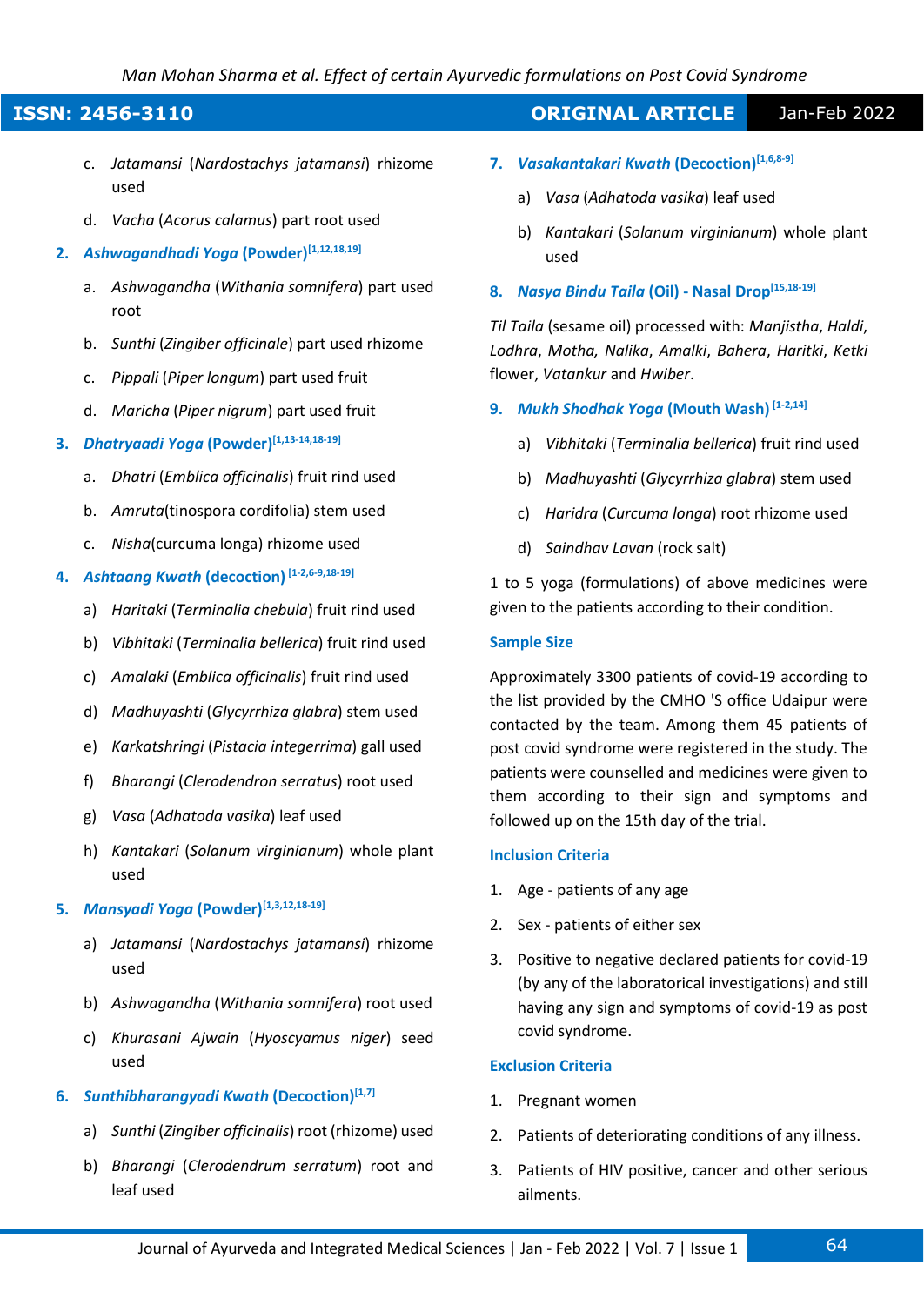#### **OBSERVATION AND RESULTS**

In this study there 66.66% patient were male while female patients were 33.33%. According to the age no patient below the age of 20 years were found in this study. While patients between the age of 21 years to 40 years were 51.11%, 40% patients were of the age between 41 years to 60 years and 8.88% patients were found above the age of 60 years.

When we come to the criteria of severity in sign and symptoms during the disease of the registered patients, 88.88% patients complained that they had experienced mild to moderate severity. 6.66% patients had been suffered from severe symptoms, while 4.4% patients were asymptomatic hence, they were feeling some health related problems after post covid. Only one patient among all the registered patients was admitted to the ICU.

The data of the sign and symptoms the registered patient had experienced during the covid-19 disease are as follows: 84.4 % patients had fever, 48.8 % from subjective fever (felt feverish), 46.6% patients suffered from running nose, 57% patient affected from sore throat, 42.2 % from dry cough, 33.33 % from shortness of breath, 28.8 % from chest pain, 57.7% from muscle ache, 37.7% had experienced the symptom of loss of smell, 35.5% patients had lost the taste, 53.3% patients were affected from the symptom of cough, 20% of nausea, 11.1% of vomiting 15.5% of the diarrhoea, 2.2% of skin rashes, 6.6% of redness in eyes, 31.1% patients experienced chill and shivering, headache penetrated the 57.7% patients, fatigue was in 68.8 % patients and delirium were found in 8.8% patient.

The results of the effect of the trial of the Ayurvedic drugs in various sign and symptoms of the patients of post covid syndrome are found as follows:

87.5% relief observed in the symptom of fatigue, 66.67% improvement in dyspnea, 90.47% in cough, 60% in chest pain, 18.18% in myalgia, 16.66% in arthralgia, 75% relief in depression, 63.63% in anxiety, 64.28% in stress, 88.46% in headache, 100% improvement in loss of taste, 76.47% in sleep dysfunction, no improvement were observed in the cognitive impairment, only 1 patient was registered of the cognitive impairment in the study, there were not very significant results were found in controlling the blood sugar of the patients of post covid syndrome.

#### **DISCUSSION**

In this study where patients of post covid syndrome were treated with some ayurvedic formulations. 9 formulations were there in the Sanjeevani Kit, among them one formulation was of nasal drop for Nasya Karma, it was given to almost all the patients for improvement and enhancing the immunity of their respiratory system. The formulation of mouth wash was specially given to the patients having symptom of loss of taste and in the results all the patients were benefited by the medicine. Patients of anxiety, stress depression, sleep dysfunction and cognitive impairment were given the combination of the medicines like *Brahmimansyadi Yoga* or *Mansyadi Yoga* along with *Ashwagandhadi Yoga* and nasal drop. The patients having symptom of cough, dyspnea, chest pain and headache were given the combination of the medicines like *Ashtang Kwath* or *Sunthibharangyadi Kwath* or *Vasa Kantakari Kwath* along with *Dhatryadi Yoga* or *Ashwagandhadi Yoga* with the nasal drop and *Mukhshodhak Yoga* very encouraging results were found in these symptoms. Patients of arthralgia, myalgia, and of fatigue were given the *Ashwagandhadi Yoga* or *Mansyadi Yoga* with nasal drop, satisfactory results were found in these symptoms.

After being contacted with the 3300 patients or their attendants in accordance with the list of covid-19 patients provided by the CMHO'S office of Udaipur district, many of those patients reported that they had recovered completely from the disease. Many of them besides having complaint of post covid symptoms didn't approached to the post covid care unit. Some patients approached with only few insignificant psychological symptoms, they were only counseled, without giving the medication. Finally 45 patients among them were registered for the medication and counselling.

No hazardous or adverse effect of any medicine is found in this study.

## **ISSN: 2456-3110 ORIGINAL ARTICLE** Jan-Feb 2022